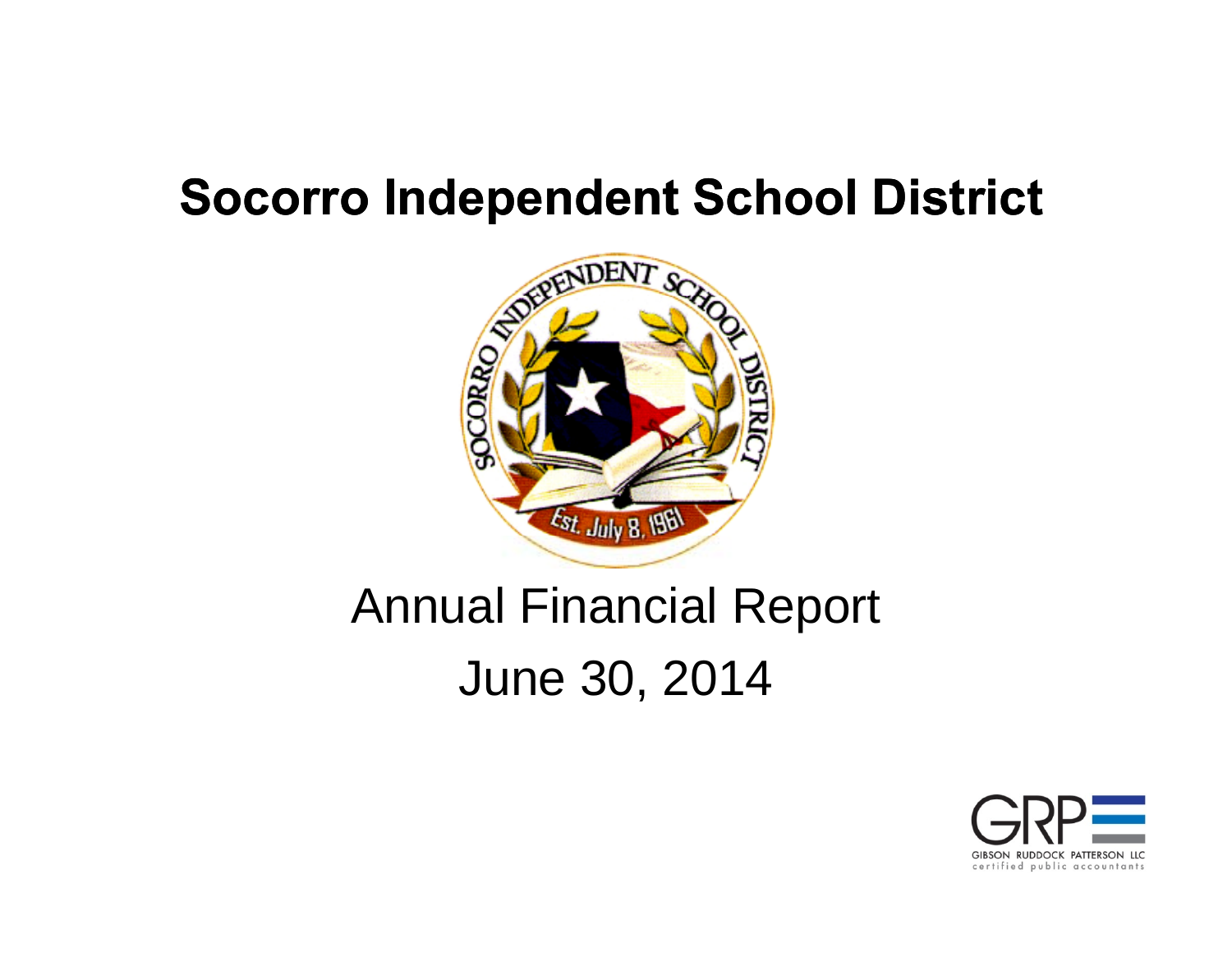

#### **Socorro Independent School District** Comparison of District Revenue



\*Due to the change of fiscal year-end, 2011 represents only ten months of activity.

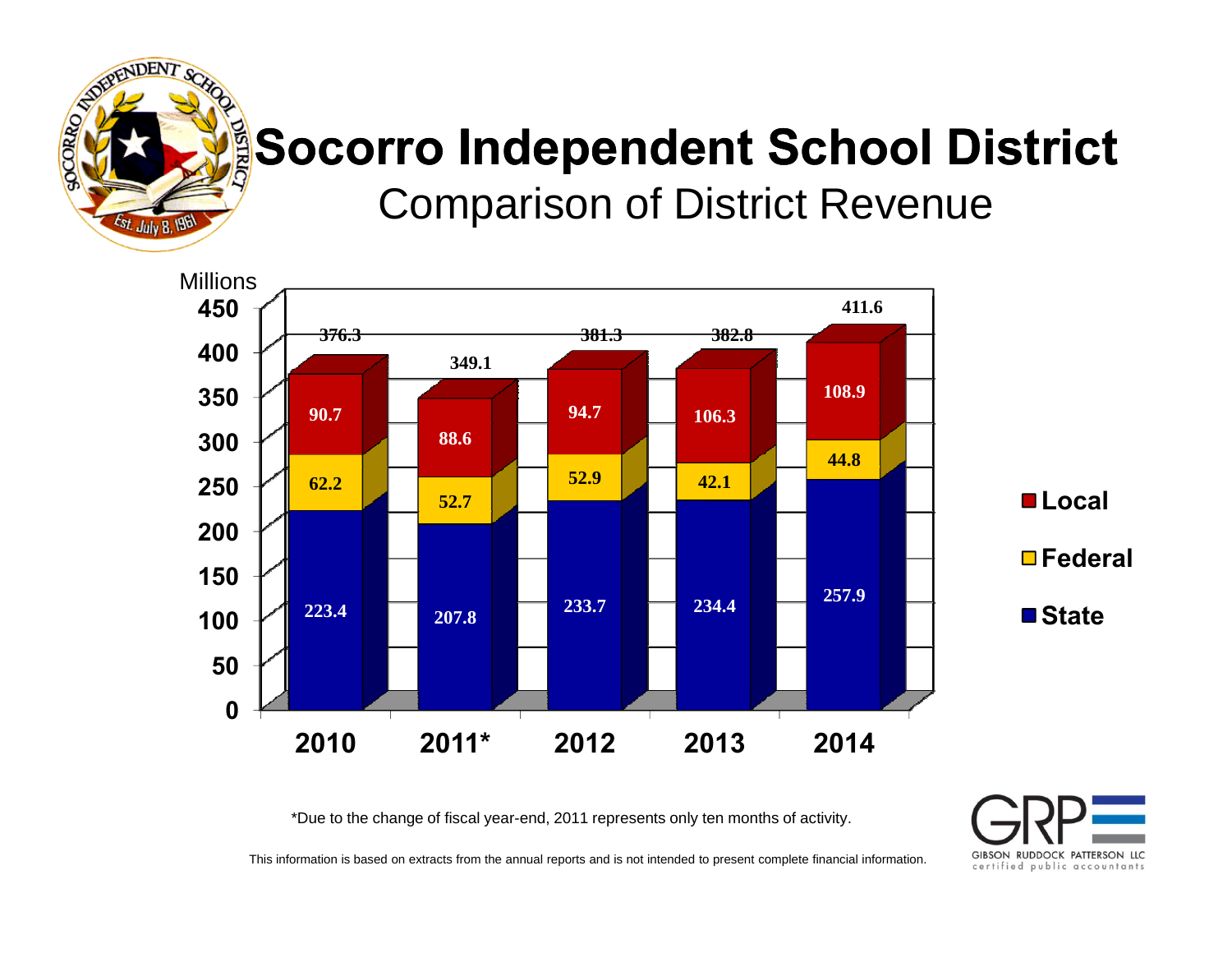

% Comparison of District Revenue



\*Due to the change of fiscal year-end, 2011 represents only ten months of activity.

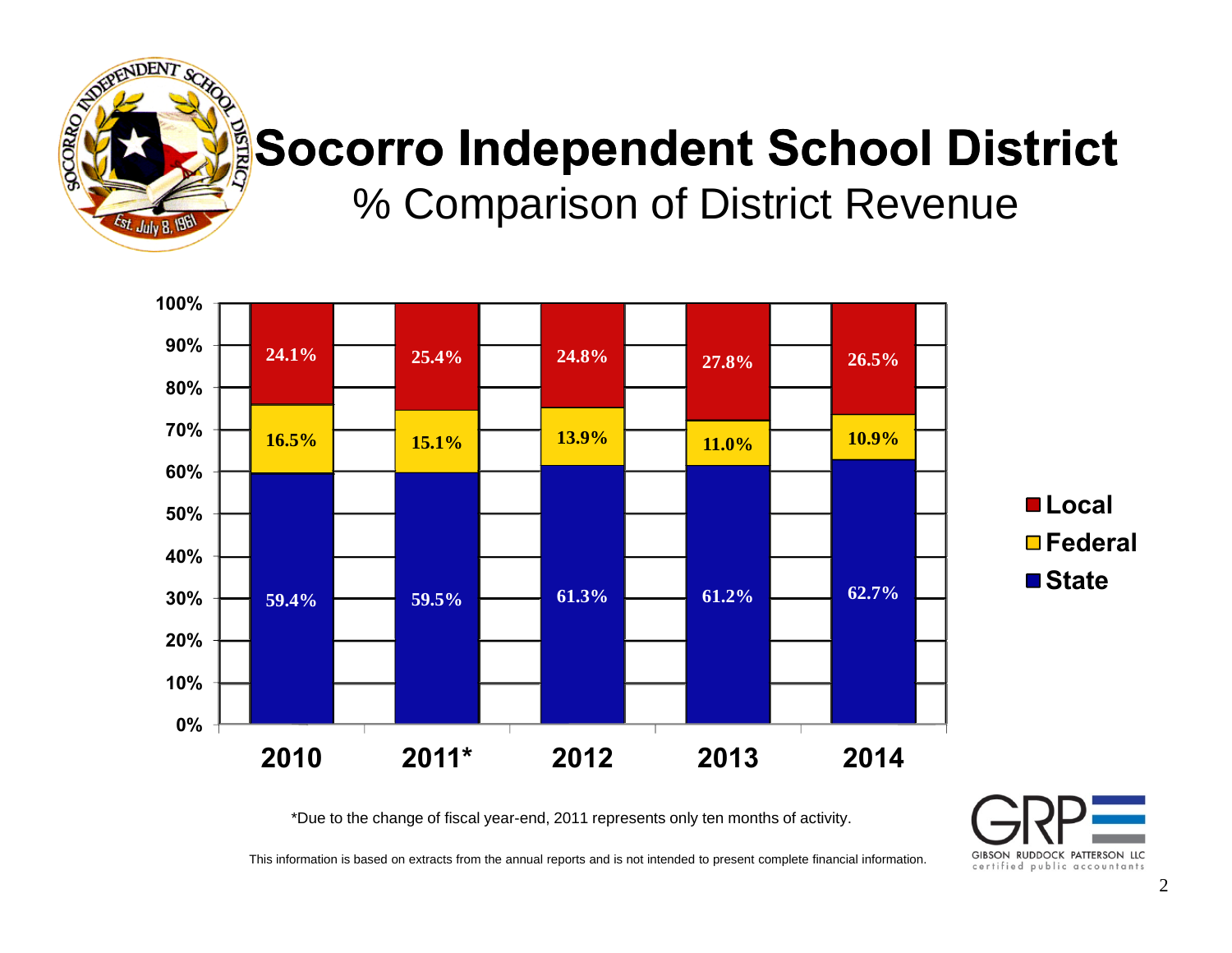

#### **Socorro Independent School District** General Fund Expenditures





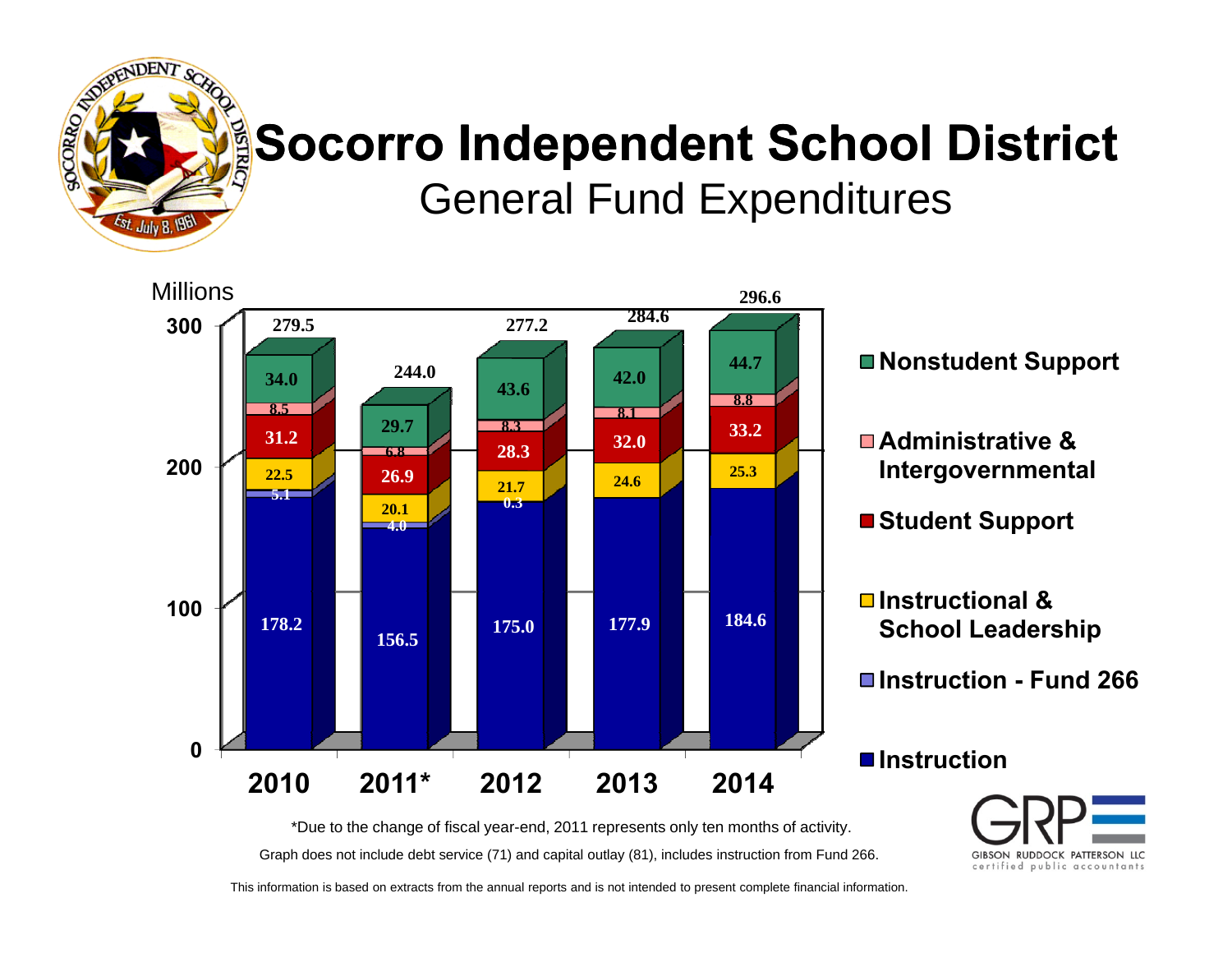

Breakdown of Each Dollar Spent on 2014 General Fund Expenditures\*





\*Does not include debt service (71) and capital outlay (81).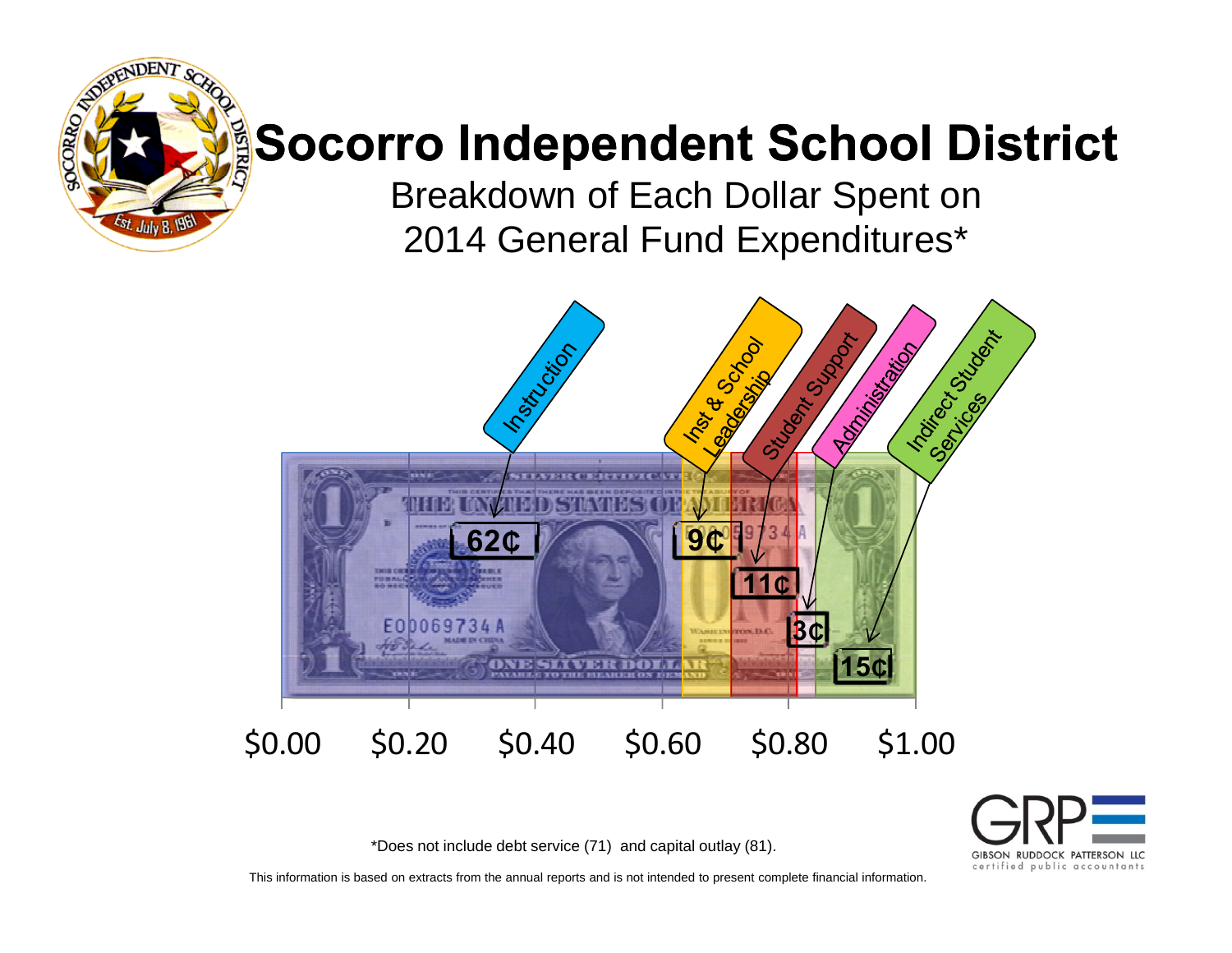

General Fund Per Pupil Expenditures & State Revenue



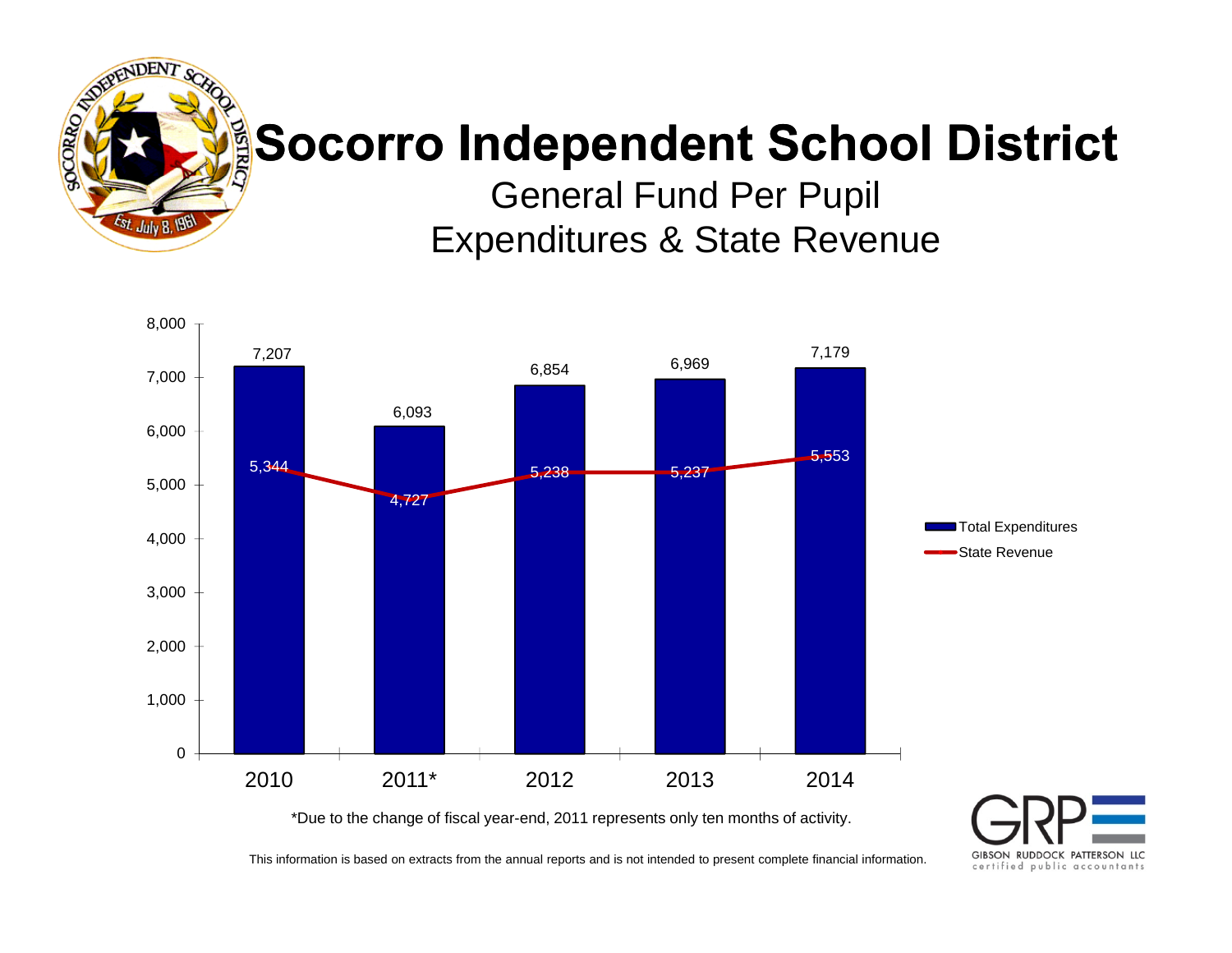

General Fund Balance



\*Due to the change of fiscal year-end, 2011 represents only ten months of activity.

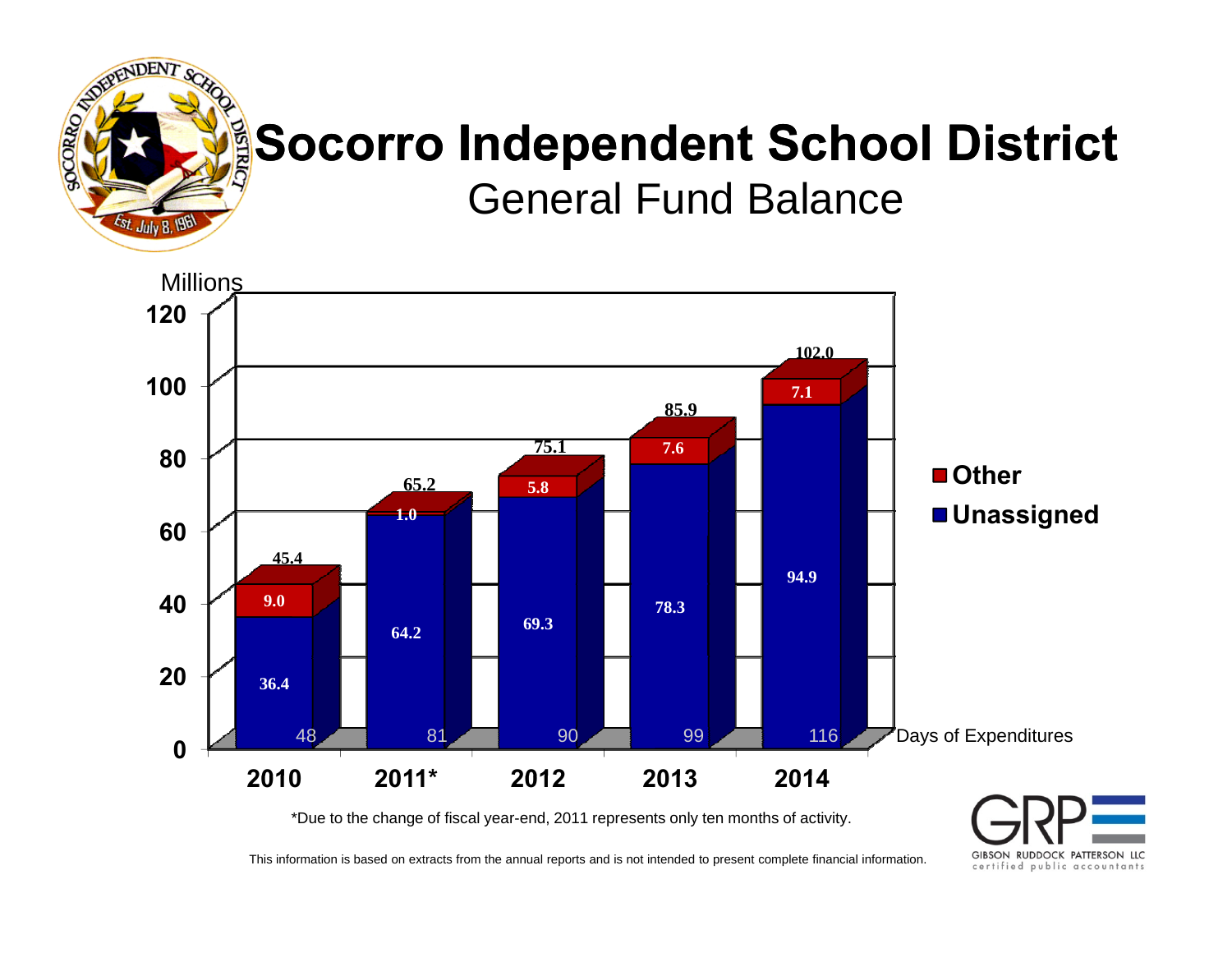

### **Socorro Independent School District** Refined ADA



\*Due to the change of fiscal year-end, 2011 represents only ten months of activity.

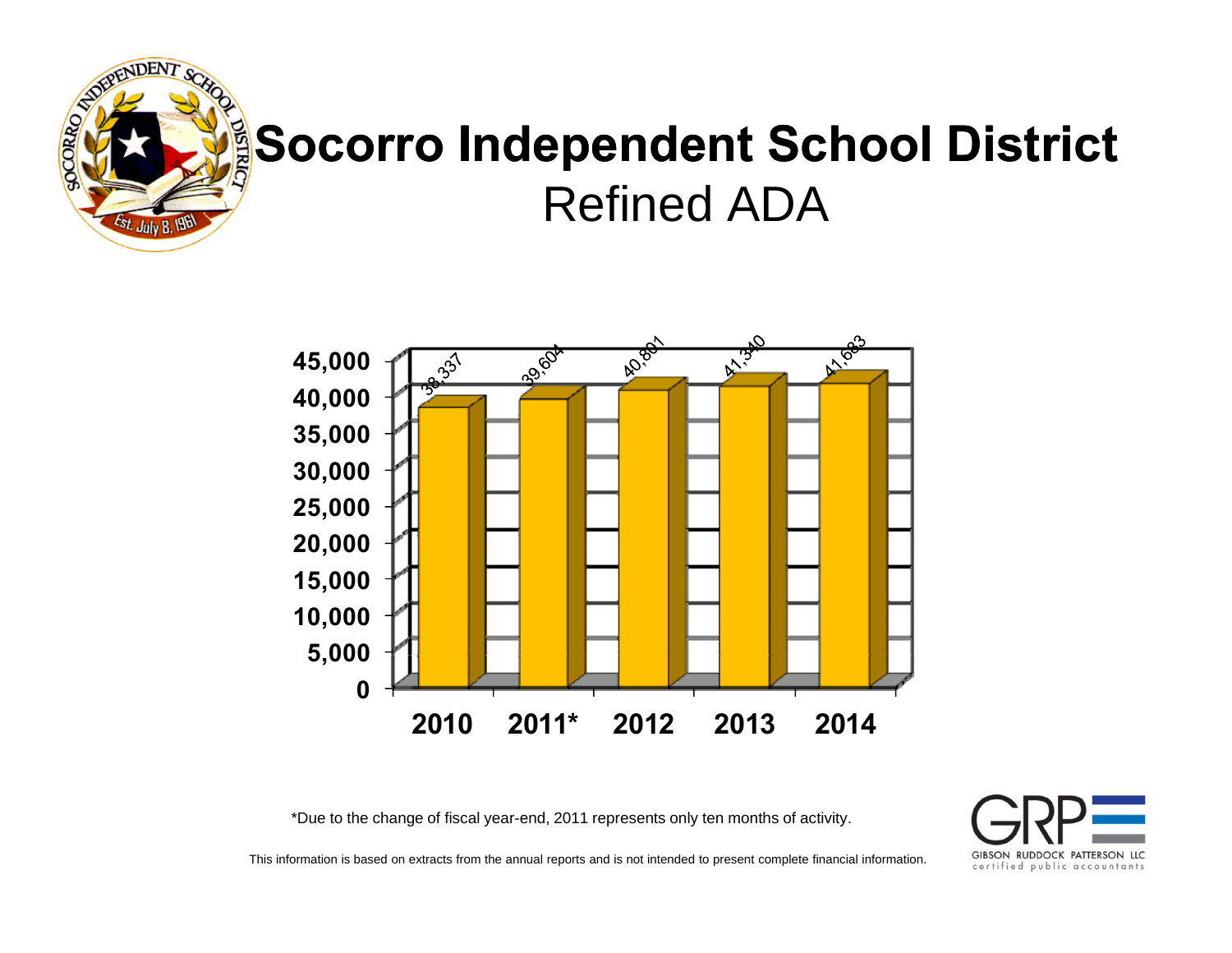

Worker's Compensation Fund



This information is based on extracts from the annual reports, adjusted for prior period adjustments, and is not intended to present complete financial information.

certified public accountants